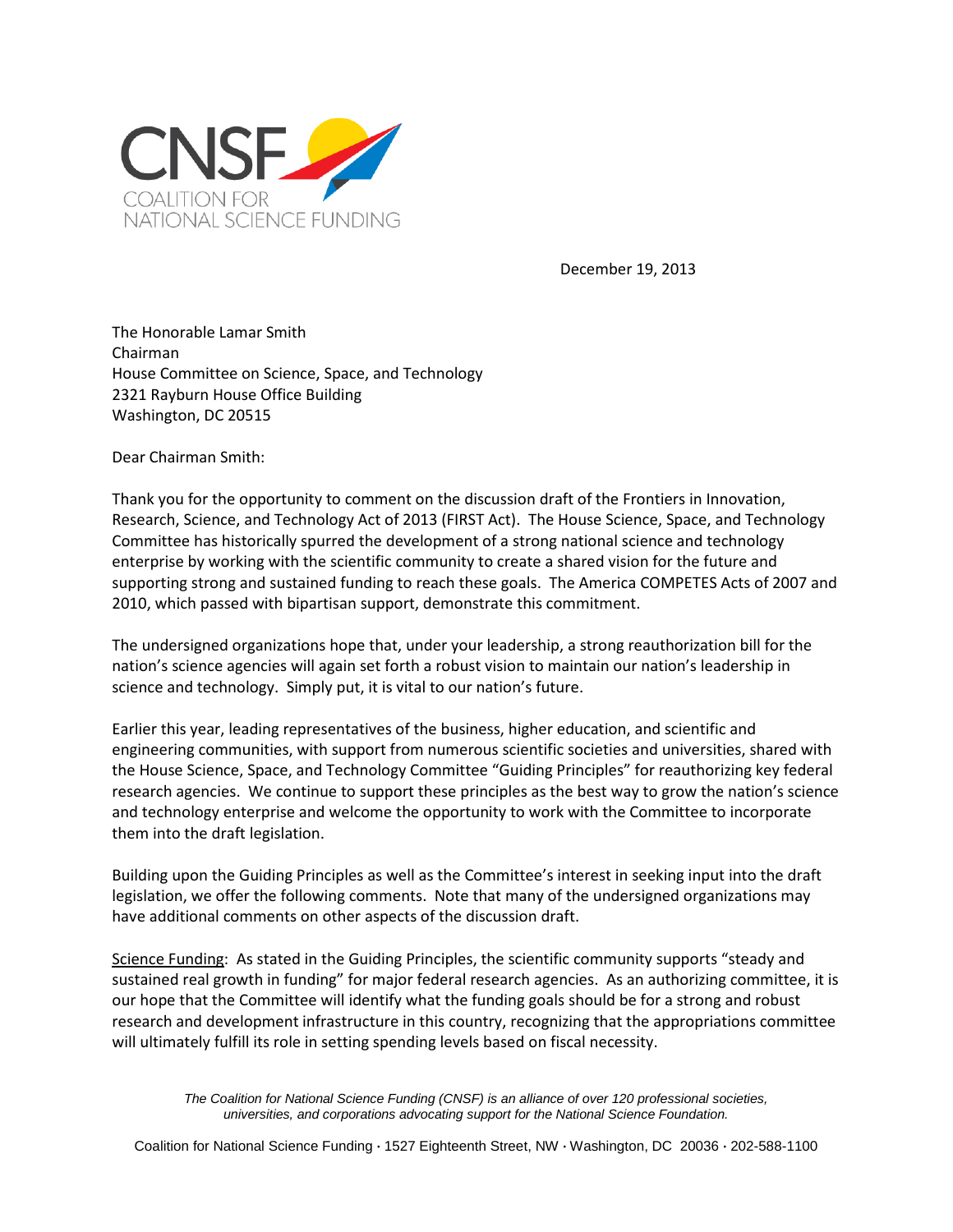## Page Two

We recognize that the Committee is operating within the larger context of efforts to reduce the debt and put the country on a sustainable fiscal path. However, the lack of sufficient and sustainable spending levels will jeopardize the growth of the nation's scientific and technology enterprise. Hence, we hope a bipartisan solution can be achieved that provides the critical investments in science and technology needed to support future discoveries and economic growth. To that end, we hope that a final FIRST Act will maintain sustainable and increasing levels of funding that can reflect a long-standing commitment to building a scientific infrastructure that will foster innovation and encourage the next generation to pursue science and engineering careers.

Support for All Science: The Guiding Principles call on this Committee to "make a strong statement that the United States sees funding across all disciplines of basic scientific research as a top national priority" and avoid offsets for any funding increases that could force "significant and potentially detrimental tradeoffs between one field of science and another." While the draft discussion bill states that "the Foundation carries out important functions in supporting basic research in all science and engineering disciplines," the bill also singles out particular areas of science–namely, the social and behavioral sciences– for different treatment under Section 105. The nation needs a foundation of basic science research across all scientific disciplines to remain internationally competitive. We firmly believe that to separate out any area of science -- whether to eliminate, cut funding, or impose restrictions - undermines scientific progress and undercuts the resolution of important national concerns. We urge the Committee to recognize and make a commitment to supporting all scientific disciplines. As stated in the Guiding Principles, in order "to ensure our national competitiveness, we need to maintain a strong foundation of basic research across all scientific disciplines, from the physical, mathematical and life sciences, to engineering, to the social, economic, and behavioral sciences." The National Science Foundation's (NSF) continued support of the social and behavioral sciences are integral to the nation's overall scientific and research enterprise. Thus, we respectfully request that section 105 be removed.

Research Opportunity and Excellence: The Guiding Principles also note that our nation's research enterprise has been tremendously successful over the decades because: 1) unlike in many other countries, it has remained insulated from political pressures and interference; and 2) key areas of science have been determined by federal agencies and guided by the scientific community through a strong system of merit review and advisory committees. For these reasons, we would like to call to your attention a number of provisions within the discussion draft that may have unintended and detrimental impact to this system.

(a) We are concerned that the language as currently written in Section 104 is overly prescriptive, will add unnecessary burdens to the award process, and will not significantly increase public accountability and transparency beyond policies already being developed by the NSF. First, each member of Congress might, in fact, have their own view on how to define what "is in the national interest" and what is "worthy of Federal funding." Second, scientific progress is made by pursuing questions about the fundamental nature of things, and we are concerned that applying specific criteria at the level of the individual award will stifle the creativity that has led to some of this country's most significant innovations (e.g. knowledge that led to the creation of Google). We respectfully suggest that the Committee state these goals for the portfolio as a whole and allow NSF the flexibility to introduce and implement new processes in line with them. Indeed, NSF recently released Notice No. 135 that describes to Presidents of Universities and Colleges and other Awardee Organizations the agency's efforts to improve accountability and public communications.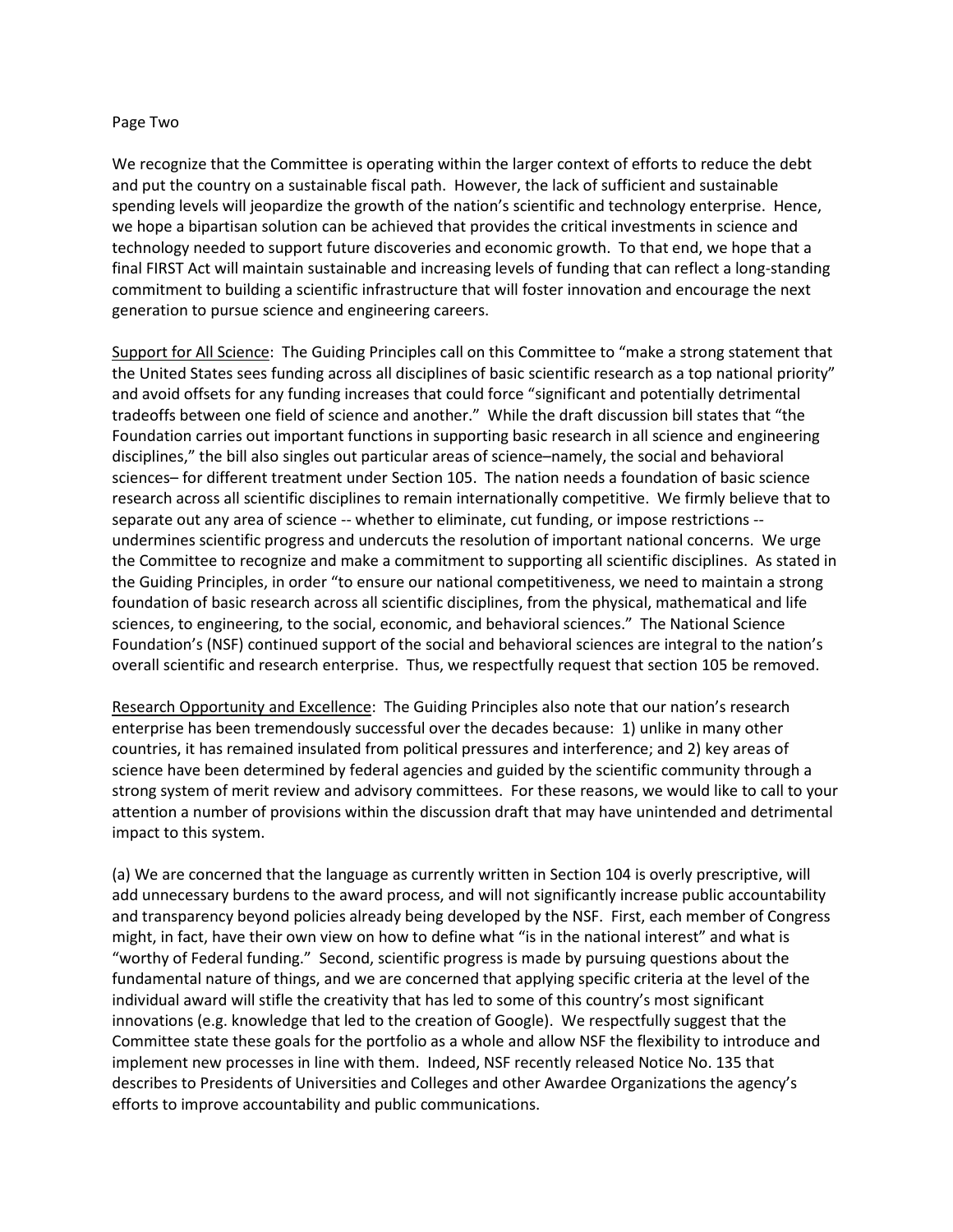## Page Three

The Committee's communications with NSF, the culture of continuous improvement at the science agency, and the outreach to the scientific community should lead to improved policies and processes. The goals laid out for funding grants in points Sec. 104(3)(b)(A) through (F) could support this important step taken by the agency. Specifically, we ask the Committee to state that research grants within portfolios of research are "in the national interest" and "worthy of funding" so long as they achieve any of the goals listed in (A) through (F). We think this will go a long way in achieving the Committee's goals of accountability, while nurturing excellent science.

Also, in Sec. 104, the language requires that NSF publish the justifications before the awards have been made. NSF currently shares funding decisions with the public by publishing summaries after the awards are made, a process that protects the integrity of the review and award process. We encourage the Committee to state that any such justification should be provided at the time of the public announcement of an NSF award.

We encourage the Committee to support this new effort by the NSF to involve the scientific community as the agency works to improve transparency and accountability for the public good.

(b) We are concerned that Section 114(4) requires NSF to establish procedures to ensure that investigators who have received more than five years of NSF funding are only awarded additional grants if they will be contributing "substantial original research." Terminology such as "substantial" and "original" places a greater emphasis on the potential outcome of a research proposal and does not recognize the incremental contribution that specific research results may make to a field of science or the serendipitous nature of unexpected results. While we recognize that the committee is interested in ensuring that innovative ideas are supported during fiscally constrained times, we are concerned that many areas of long-term research that may take decades to reach fruition would not be supported if section 114(4) were to become statute.

(c) Within Section 114(1), Research Grant Conditions, the draft requires NSF to establish procedures to ensure that it does not make awards that duplicate those made to the same investigator by other Federal agencies. We encourage the Committee to make clear that agencies and divisions within agencies may co-fund projects that meet their respective missions. This is especially important as the nature of science is increasingly multidisciplinary and may be relevant to the missions of multiple agencies.

Reducing and Harmonizing Regulations: We applaud the inclusion of language in Section 301 that calls upon OSTP to strive for regulatory efficiency by reviewing and making recommendations on how to harmonize, streamline, and eliminate duplicative Federal regulations and reporting requirements relating to the conduct of scientific research. This language is consistent with the principle outlined in the Guiding Principles calling for the reduction or elimination of unnecessary and duplicative federal regulations and reporting requirements.

In keeping with the principle of harmonization of duplicative regulations across all federal agencies, we would like to express concern about the language included in Section 112 of the draft bill concerning "Misrepresentation of Research Results." Our concern is that the draft bill sets forth new statutory requirements for how NSF deals with issues relating to scientific misconduct. We question the need for these new statutory requirements given that NSF and the NSF Inspector General already have in place a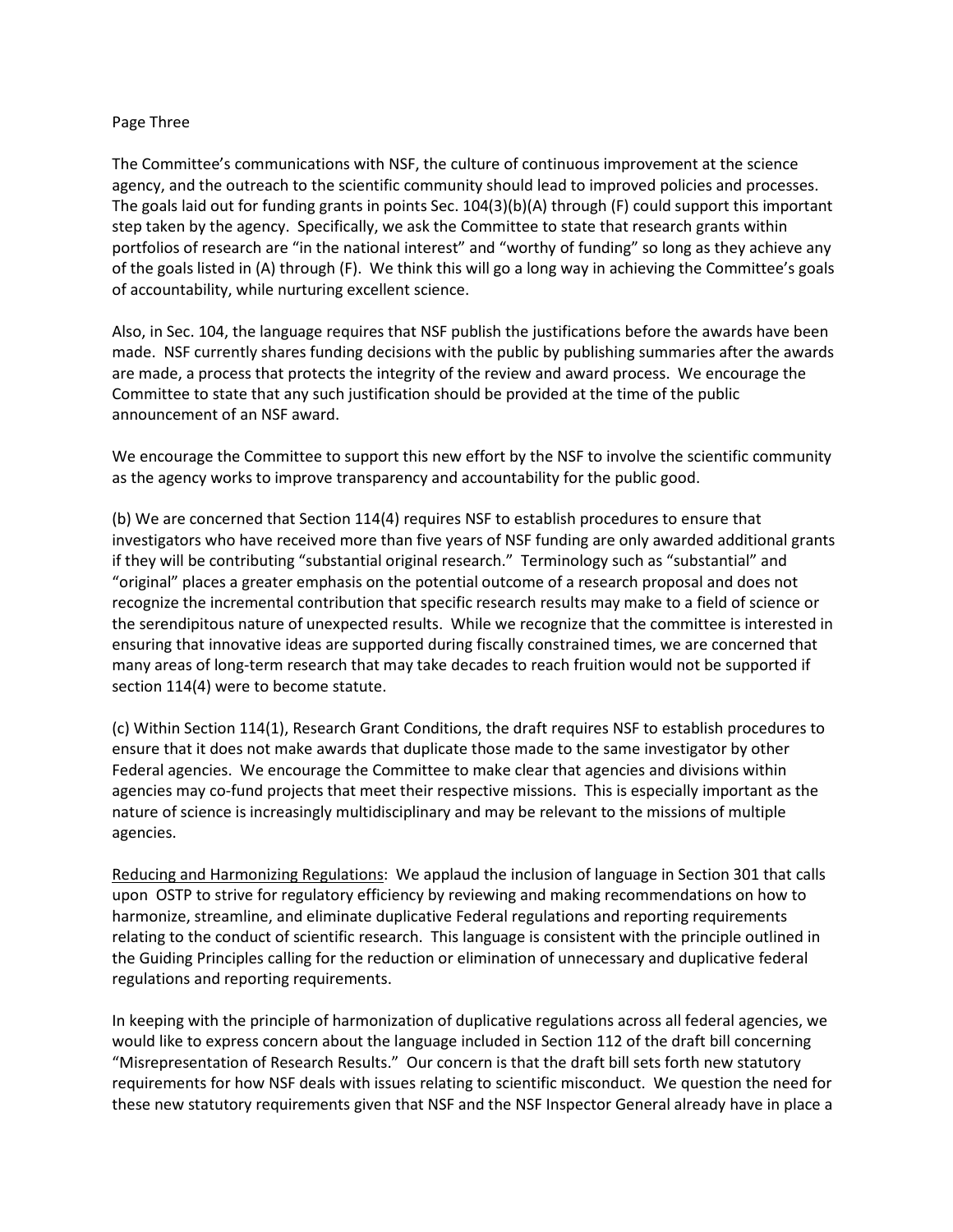## Page Four

very strong policy for dealing with scientific misconduct (45 CFR part 689). The existing policy contains definitions already accepted and broadly understood by the scientific community. These definitions were established based upon an extensive effort previously undertaken by the National Science and Technology Council (NSTC) to establish a uniform and consistent federal policy for dealing with scientific misconduct across all federal agencies (Federal Register, December 6, 2000, Volume 65, Number 235).

We do not feel that Congress should put in statute new and superfluous requirements that deviate from already existing federal policies that harmonize and create uniform rules and related definitions for scientific misconduct across all federal agencies.

STEM Education: The discussion draft is strong in seeking to foster coordination of STEM education programs and ensuring stakeholder input. We thank and applaud the Committee for recognizing the importance of seeking stakeholder input before implementing proposed changes that involve consolidation and/or elimination of existing federal STEM programs. We encourage the Committee to also consider support for efforts to broaden the participation of women and minorities in STEM education.

The discussion draft refers to the creation of a STEM Education Coordinating Office within NSF's Educational and Human Resources Directorate. While coordinating STEM Education programs across the federal government is a laudable goal, we would encourage the committee to authorize such funding as necessary in the final bill to enable this new office to effectively conduct its work.

Both the 2007 and 2010 America COMPETES Acts passed with bipartisan support and we hope that this bill will also have bipartisan support. We welcome the opportunity to work with the Committee in building a strong framework that supports the development of knowledge that will lead to discovery and innovation and keep this country competitive.

Sincerely,

American Anthropological Association American Association for the Advancement of Science American Educational Research Association American Geophysical Union American Geosciences Institute American Institute of Biological Sciences American Mathematical Society American Physical Society American Physiological Society American Political Science Association American Psychological Association American Rock Mechanics Association American Society for Microbiology American Society of Agronomy American Society of Civil Engineers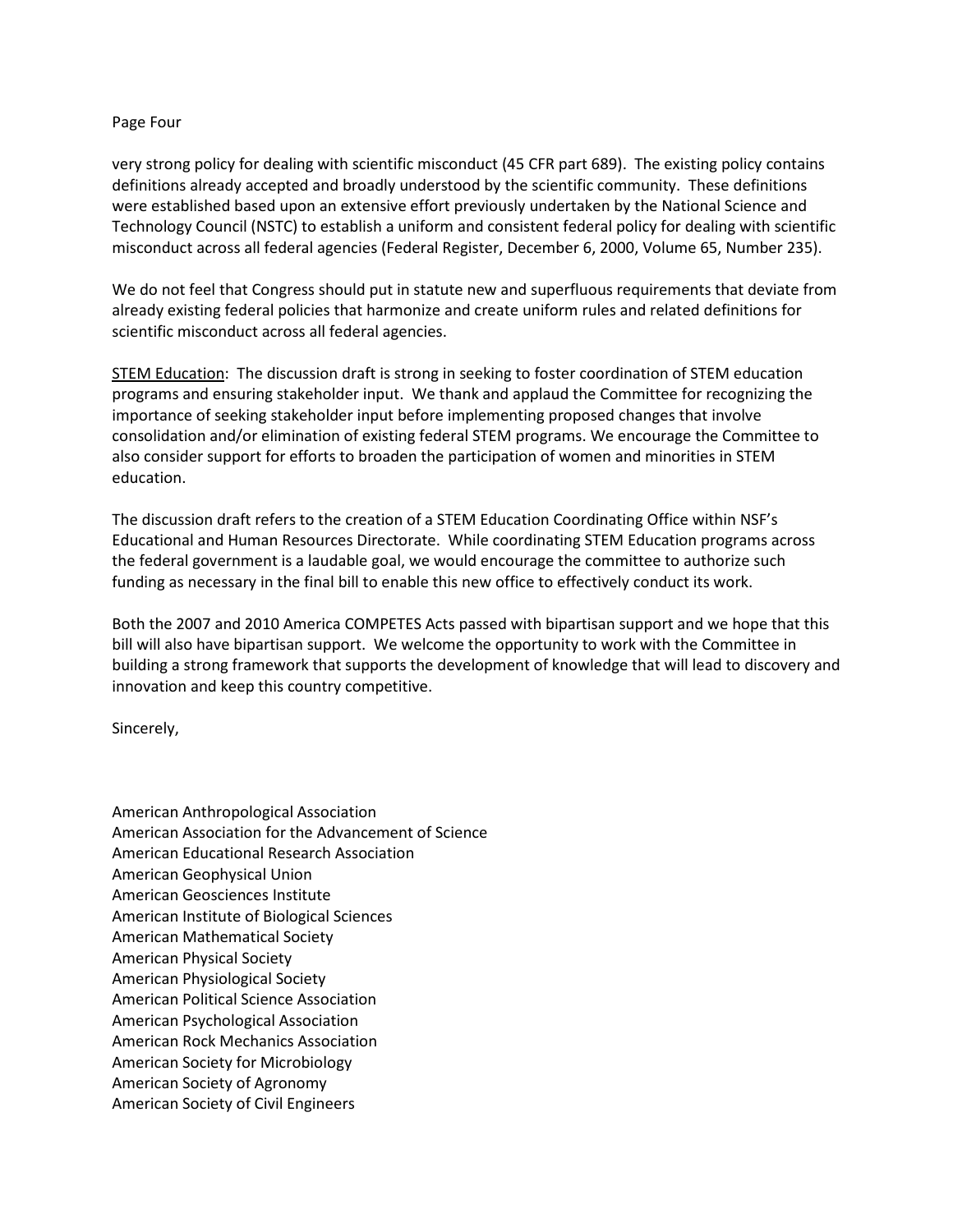American Society of Plant Biologists American Sociological Association American Statistical Association ASME Association for Psychological Science Association for the Sciences of Limnology and Oceanography Association for Women in Mathematics Association of American Geographers Association of American Universities Association of Environmental & Engineering Geologists Association of Independent Research Institutes Association of Population Centers Association of Public and Land-grant Universities Association of Research Libraries Association of Universities for Research in Astronomy Computing Research Association Consortium for Ocean Leadership Consortium of Social Science Associations Cornell University Council on Government Relations Crop Science Society of America Duke University Ecological Society of America Entomological Society of America Federation of Associations in Behavioral & Brain Sciences Geological Society of America Incorporated Research Institutions for Seismology Indiana University Linguistic Society of America Mathematical Association of America Michigan State University Michigan Technological University National Association of Marine Laboratories National Association of State Boards of Geology National Cave and Karst Research Institute National Ecological Observatory Network (NEON) Inc. National Ground Water Association National Postdoctoral Association National Society of Professional Engineers Natural Science Collections Alliance New York University Paleontological Society Penn State University Population Association of America Society for Industrial and Applied Mathematics Society for Neuroscience Soil Science Society of America SPIE, The International Society for Optics and Photonics